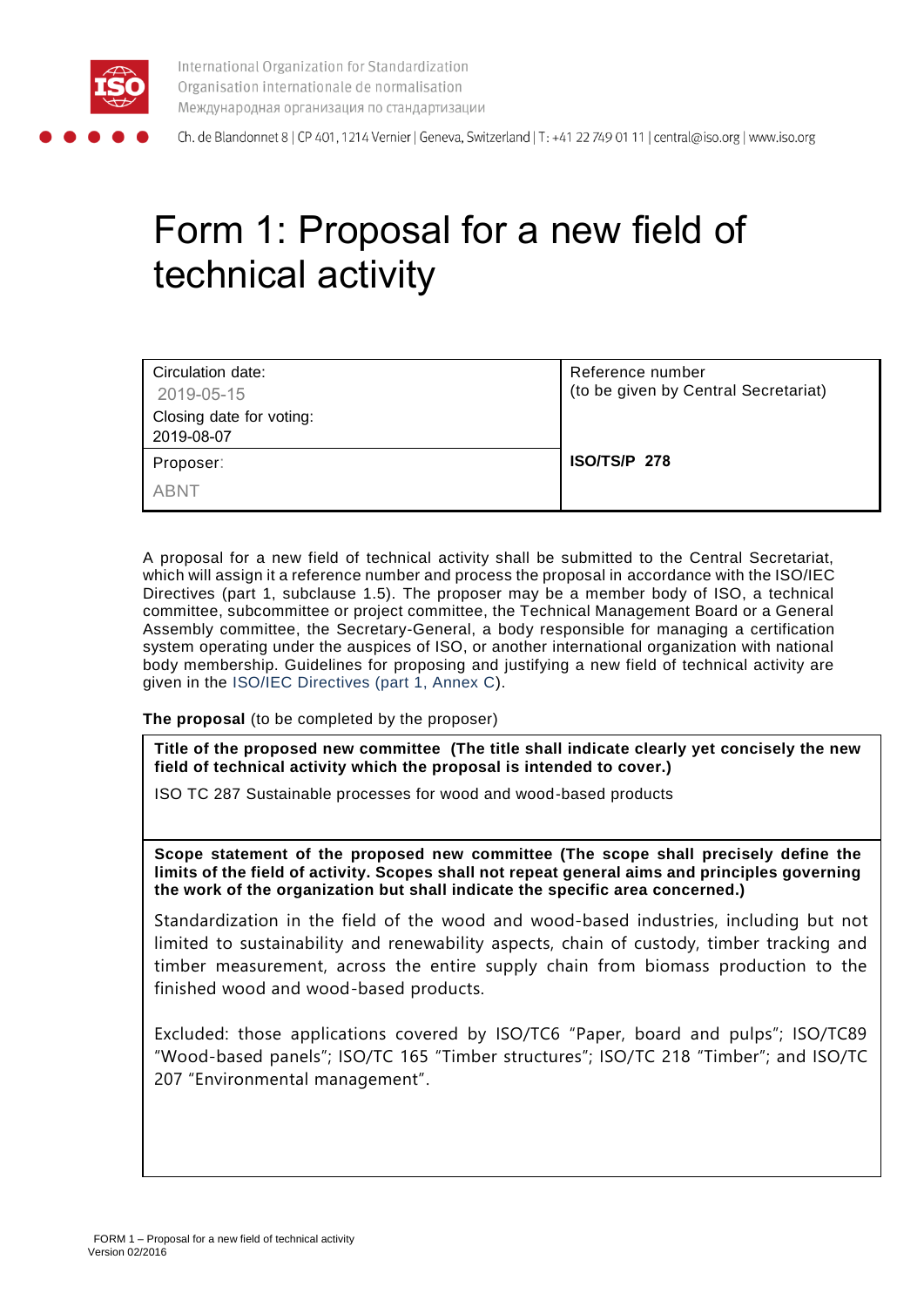**Proposed initial programme of work (The proposed programme of work shall correspond to and clearly reflect the aims of the standardization activities and shall, therefore, show the relationship between the subject proposed. Each item on the programme of work shall be defined by both the subject aspect(s) to be standardized (for products, for example, the items would be the types of products, characteristics, other requirements, data to be supplied, test methods, etc.). Supplementary justification may be combined with particular items in the programme of work. The proposed programme of work shall also suggest priorities and target dates.**

ISO TC 287 Sustainable processes for wood and wood-based products intends to develop technical work on:

Chain of custody;

Timber tracking and measurement;

Sustainability aspects for the wood and wood-based industries;

Harmonized terminology.

**Indication(s) of the preferred type or types of deliverable(s) to be produced under the proposal (This may be combined with the "Proposed initial programme of work" if more convenient.)**

Technical Standards and/or technical specifications.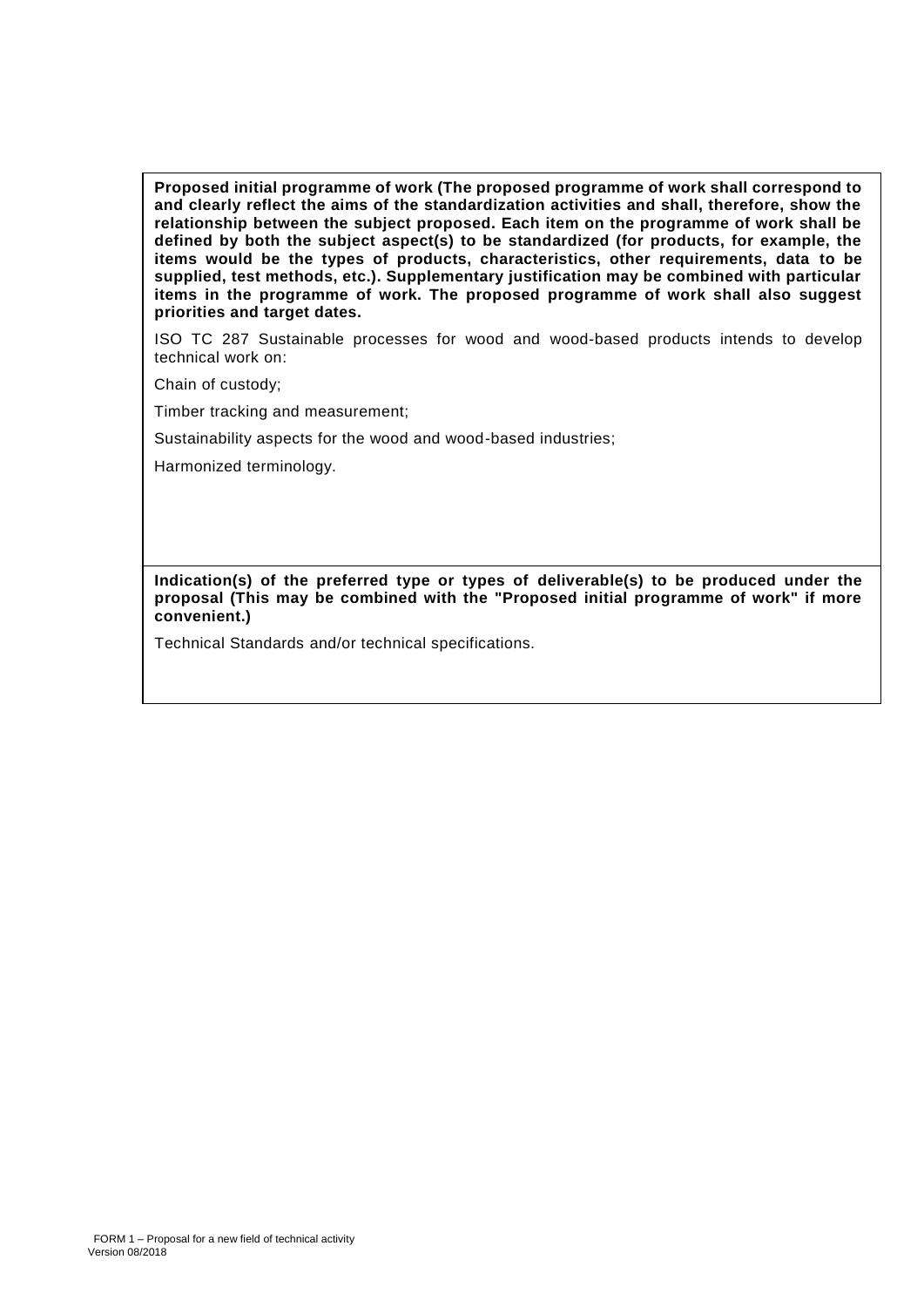**A listing of relevant existing documents at the international, regional and national levels. (Any known relevant document (such as standards and regulations) shall be listed, regardless of their source and should be accompanied by an indication of their significance.)**

List not exhaustive:

Brazil

- o ABNT NBR 14790:2007 *Forest management – Chain of custody*;
- o ABNT NBR 15753:2009 *Forest management – Guidelines for implementation of* ABNT NBR 15789.

Australia

o AS 4708 Supp 1:2007 – *Guidance for medium and large native forest ownerships* (Supplement 1 to AS 4708 - 2007).

Spain

o UNE 162001:2007 – *Sustainable forest management – Vocabulary, terminology and definitions*;

United States

o ASTM D7480-08 – *Standard guide for evaluating the attributes of a forest management plan*;

o ASTM D7480-08 – *Standard guide for evaluating the attributes of a Forest Management plan*.

ISO

 $\circ$  ISO 24294 "Timber -- Round and sawn timber -- Vocabulary" should be cited as relevant standard.

**A statement from the proposer as to how the proposed work may relate to or impact on existing work, especially existing ISO and IEC deliverables. (The proposer should explain how the work differs from apparently similar work, or explain how duplication and conflict will be minimized. If seemingly similar or related work is already in the scope of other committees of the organization or in other organizations, the proposed scope shall distinguish between the proposed work and the other work. The proposer shall indicate whether his or her proposal could be dealt with by widening the scope of an existing committee or by establishing a new committee.)**

The proposal intends to address topics that will offer, in some cases, opportunities for developing interactions with other Technical Committees in form of liaison, joint working groups or other initiatives. The TC Leadership will work proactively on avoiding overlaps and building relationships with other parties, aiming to respect activities that are currently being developed and potentialize opportunities for synergy. Initially, such dynamic may occur with TC 59/SC 17, TC 207, TC 218, TC 238, TC 296 and PC 308.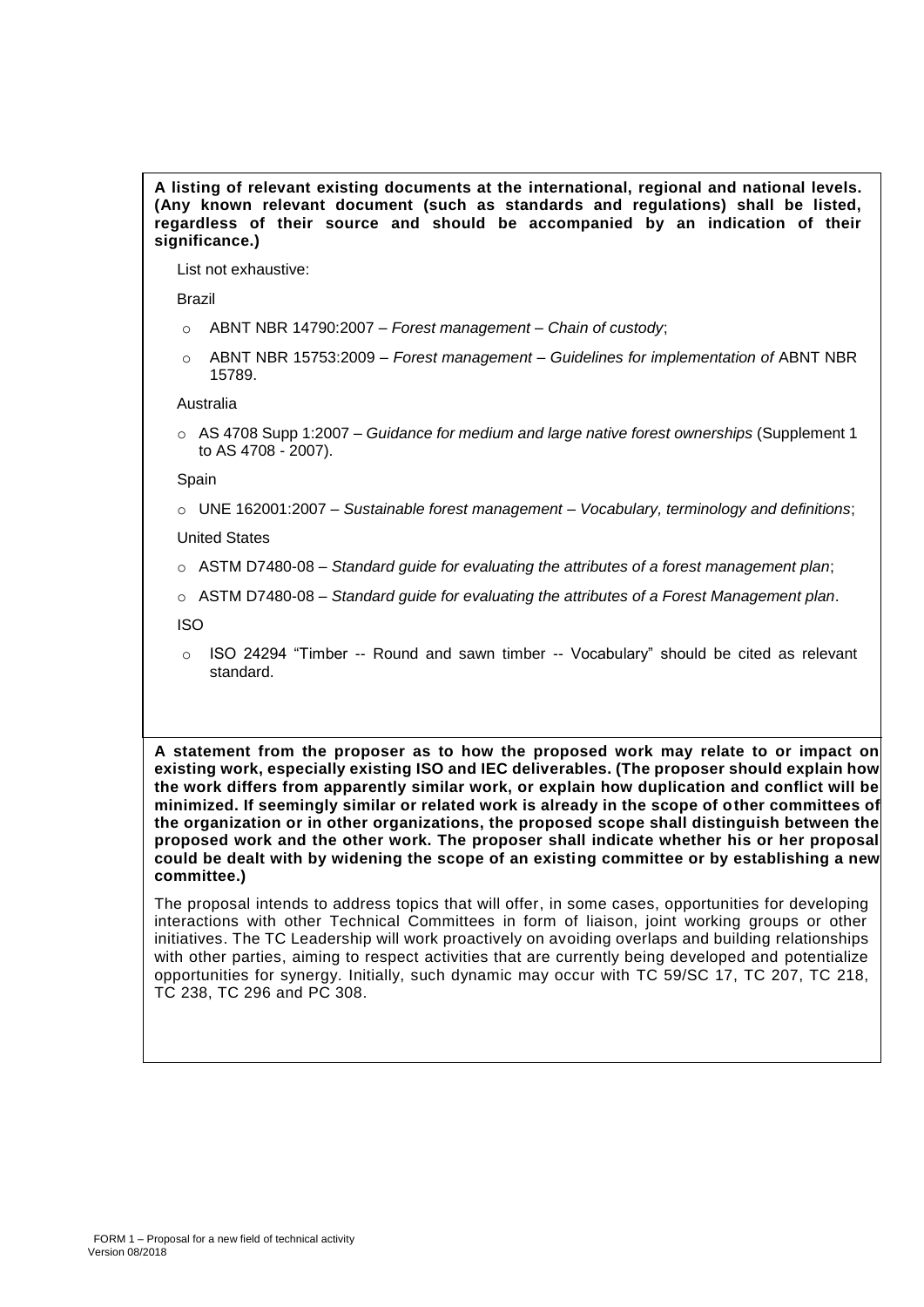#### **A listing of relevant countries where the subject of the proposal is important to their national commercial interests.**

Austria, Brazil, Germany, Canada, Sweden, China, France, Finland, Denmark, Argentina, United States, United Kingdom, Netherlands, South Africa, Japan, Chile, Romania, Philippines, Indonesia, Australia, New Zealand, Belgium, India, Portugal, Spain, Russia, Thailand, Republic of Congo, Cameroon, Czech Republic, Gabon, Malaysia, Uruguay, Norway, Bulgaria - list not exhaustive.

**A listing of relevant external international organizations or internal parties (other ISO and/or IEC committees) to be engaged as liaisons in the development of the deliverable(s). (In order to avoid conflict with, or duplication of efforts of, other bodies, it is important to indicate all points of possible conflict or overlap. The result of any communication with other interested bodies shall also be included.)**

Forest Stewardship Council (FSC);

Programme for the Endorsement of Forest Certification (PEFC);

Food and Agriculture Organization (FAO);

Sustainable Forestry Initiative (SFI);

United Nations Forum on Forests;

European Confederation of Woodworking Industries (CEI-Bois);

European Environmental Citizens Organisation for Standardisation (ECOS);

Groupe Energies Renouvelables, Environnement et Solidarités (GERES);

GS1;

International Council of Forest and Paper Associations (ICFPA);

The Rainforest Alliance.

#### **A simple and concise statement identifying and describing relevant affected stakeholder categories (including small and medium sized enterprises) and how they will each benefit from or be impacted by the proposed deliverable(s).**

The list of affected stakeholders includes, but is not limited to, the following: Consumers; Society; Government; Industry; NGOs; Forest owners; Small producers of timber; Research institutes.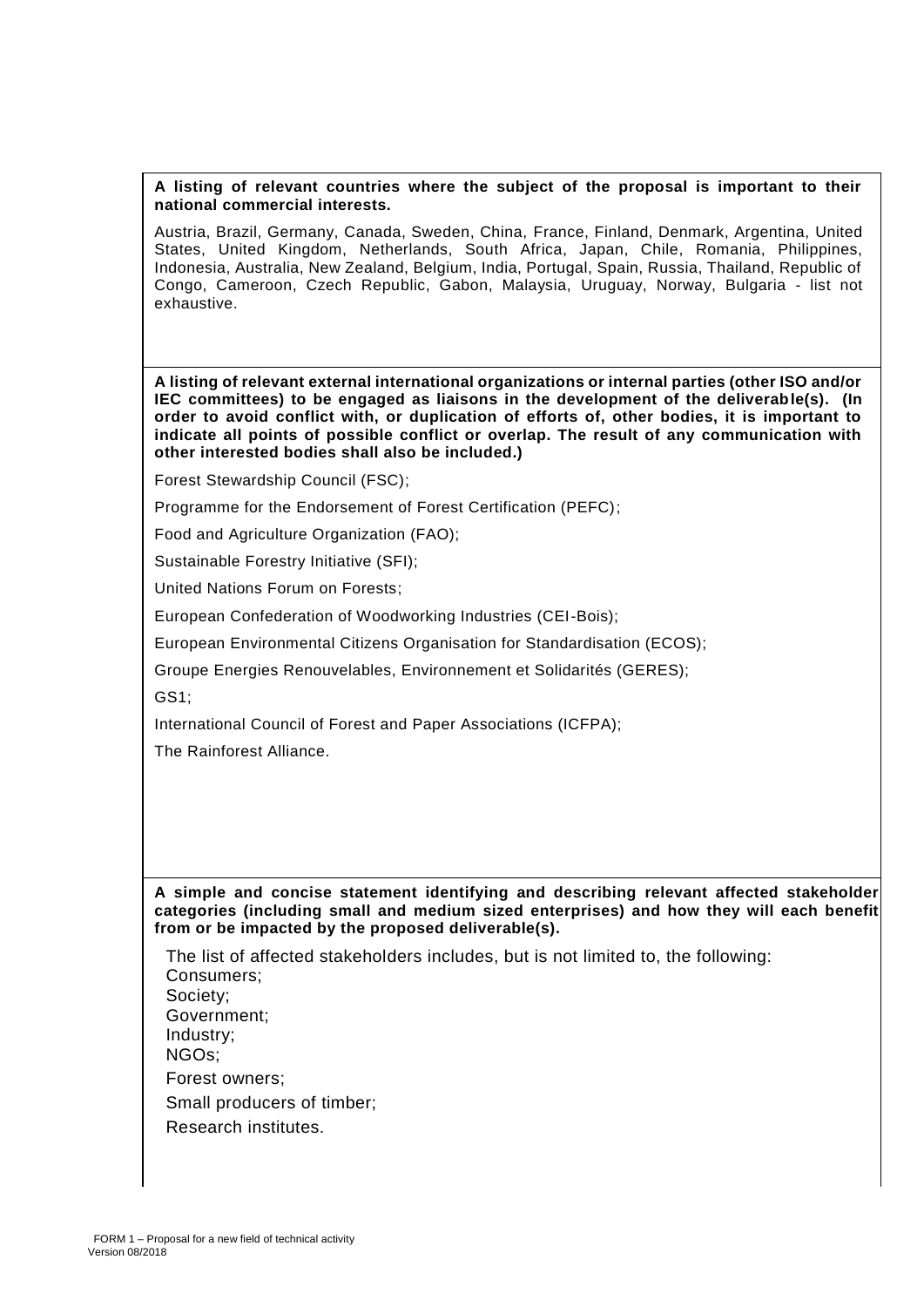**An expression of commitment from the proposer to provide the committee secretariat if the proposal succeeds.**

ABNT is committed to allocate the Committee's Secretariat, with its full responsibilities if the proposal succeeds.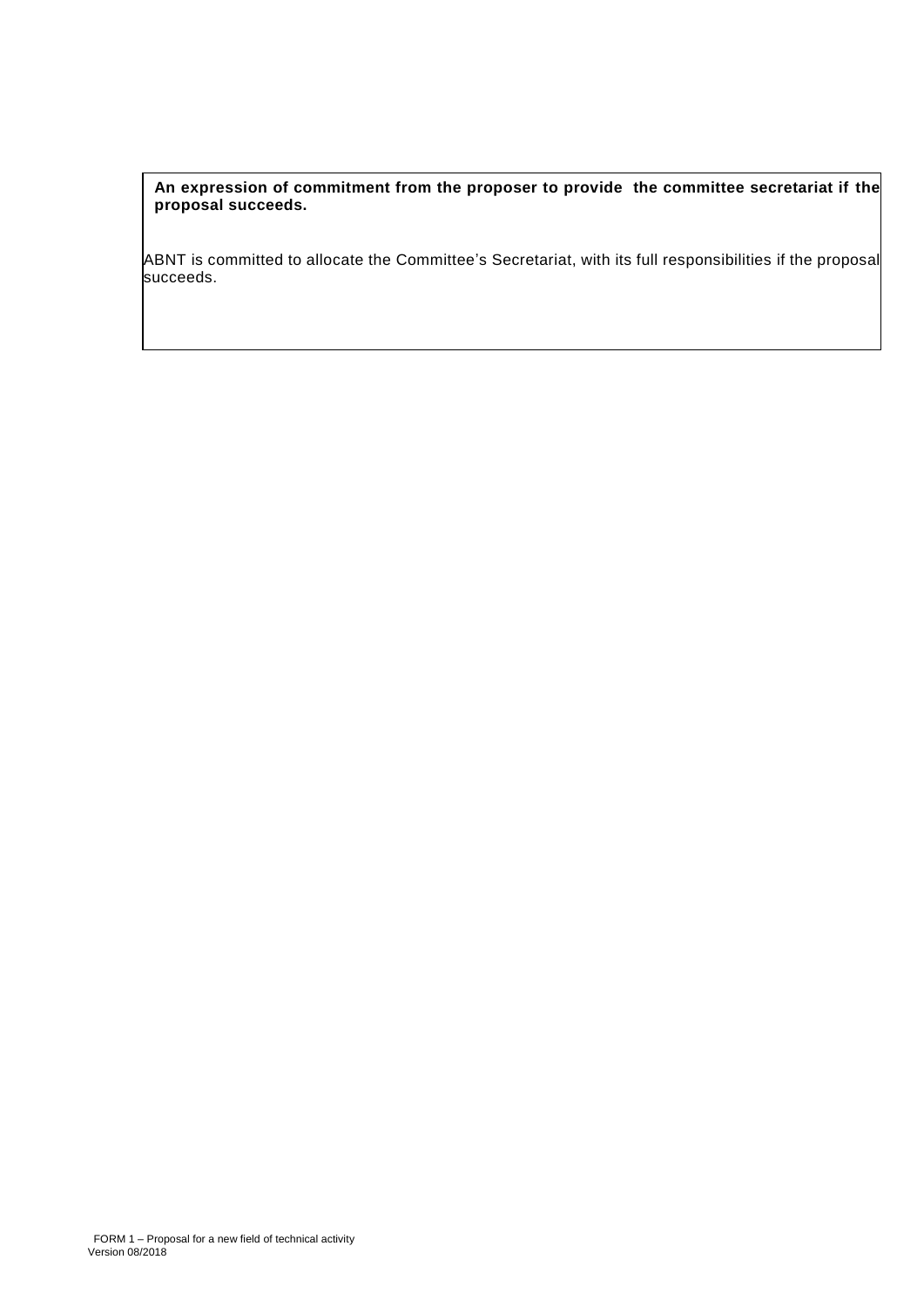**Purpose and justification for the proposal. (The purpose and justification for the creation of a new technical committee shall be made clear and the need for standardization in this fieldshall be justified. Clause C.4.13.3 of Annex C of the ISO/IEC Directives, Part 1 contains a menu of suggestions or ideas for possible documentation to support and purpose and justification of proposals. Proposers should consider these suggestions, but they are not limited to them, nor are they required to comply strictly with them. What is most important is that proposers develop and provide purpose and justification information that is most relevant to their proposals and that makes a substantial business case for the market relevance and the need for their proposals. Thorough, well-developed and robust purpose and justification documentation will lead to more informed consideration of proposals and ultimately their possible success in the ISO IEC system.)**

#### **Motivation**

The importance of forests and their resources to the livelihood of our planet is unquestionable. According to latest data from the United Nations, these ecosystems cover approximately 4 billion hectares or about 30% of Earth's land area and 1.6 billion people depend on forests for income generation and subsistence. Understandably, the pressure on forests through the ever-growing demand for wood and agricultural land is a central part of international concern and debate.

To understand the complexities of this challenge and to enable the rational design of strategies to alleviate future competition between land and resources, it is important to consider the future of forests in the context of global population demographics. By 2030, it is estimated that the world's population will jump from a current 7.6 to 9.5 billion people. Consequently, the demand for wood is expected to triple in the same period, reaching 10 billion cubic meters per year and leading to an unavoidable increment in land use that could reach 250 million hectares. Technological advances and the versatility of wood as a renewable raw material also play a crucial role in the design of solutions for this dilemma. As innovation progresses, a bio-economy based on woody biomass becomes feasible, allowing a more diverse use of products made from fiber and lignin, many of them positioned to replace chemical compounds derived from petroleum.

Growing forests and plantations sequester huge amounts of CO2 from the atmosphere and the renewable carbon cycle does not add any new GHG to the atmosphere as long as forests are managed in a sustainable way. Therefore, wood and wood-based products play a crucial role in mitigating climate change. They have the potential to replace many of the fossil-based products (energy, materials and chemicals) and have a smaller ecological footprint than other competing materials such as concrete and steel (ref FAO). As a result, they can contribute significantly to the United Nations COP process and to reaching the UN's Sustainable Development Goals for 2030. On the social side, sustainably managed forests and plantations have the potential to contribute substantially to rural development. In this area there are already well established international standards dealing with sustainable forest management. ISO TC 287 intends to create a working group to provide the tools to address sustainability aspects associated with the production of renewable wood-based products.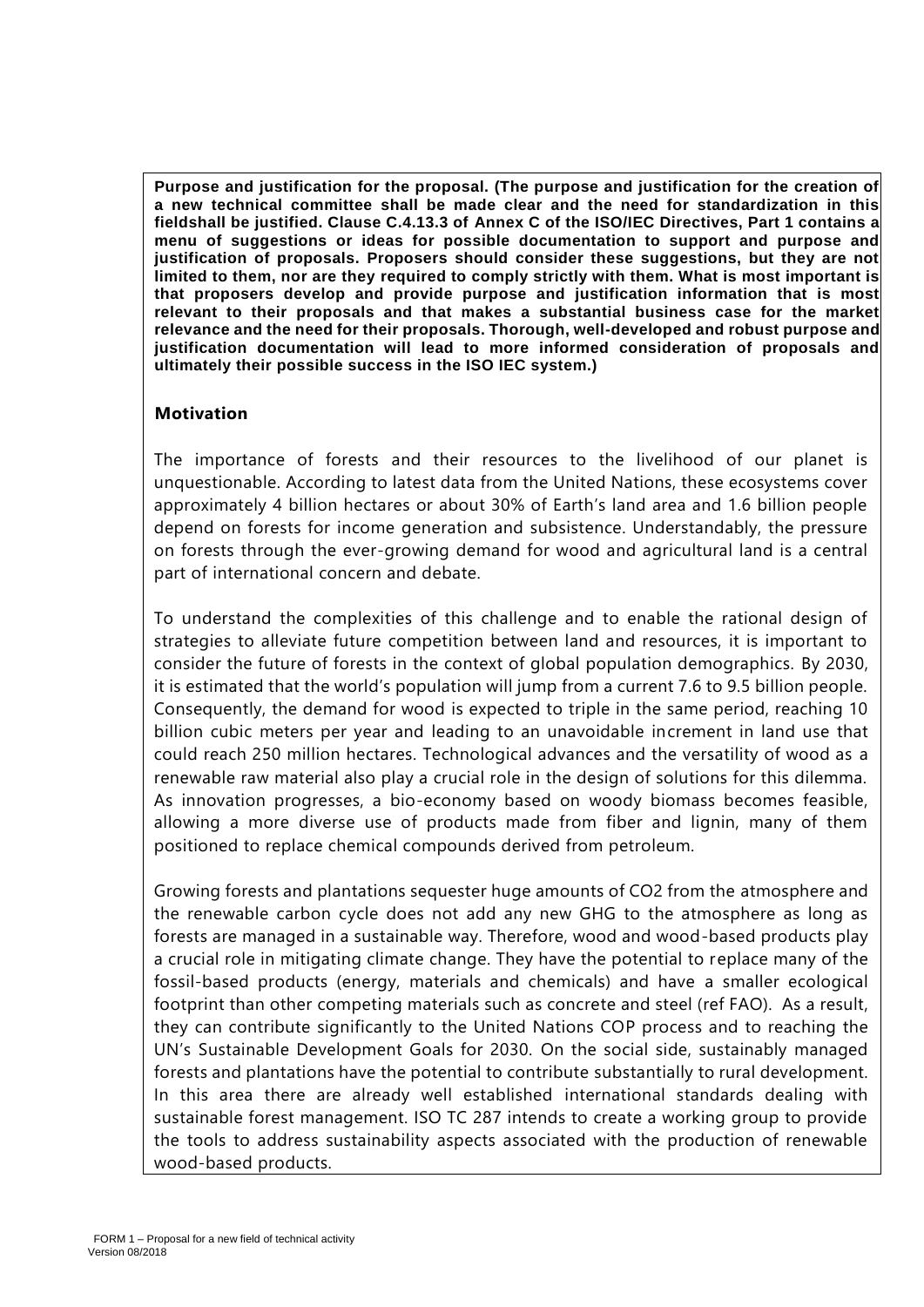One of the important challenges in this context is assuring the legal origin of timber in supply chains, as well as that of other raw materials derived from wood. ISO PC 287 has already successfully developed ISO 38200 Chain of custody of wood and wood-based products, but this is an extensive and dynamic topic, with new approaches and technological innovations being regularly introduced to stakeholders. In response to this scenario, the future TC 287 aims to develop additional International Standards to support and complement ISO 38200.

It will also be essential to develop new measurement tools and exercise due diligence in their implementation. For example, ISO TC 287 intends to explore the adoption and standardization of novel and promising technologies for timber tracking, as well as establishing relevant methodologies and developing internationally harmonized standards for measuring properties of wood and wood-based products. These will not only facilitate fair trading practices but will also serve as valuable chain of custody tools.

The aim of the future TC is to promote the sustainable production of renewable wood and wood-based products by preserving natural resources and mitigating negative environmental impacts. To achieve these goals, cohesive and holistic actions must be implemented. Technical Committee 287 will serve as a forum to produce state-of-the-art, market relevant standards that can be adopted internationally. The intention of TC 287 is not to compete with existing TCs on specific products, but to complement them by handling the topics that are common to all parts of the wood and wood-based industry.

Considering the high rate of innovation within the industry, the amount of new applications of renewable wood and wood-based products and the complexity of the supply chains, there is a growing need for a holistic approach to deal with key issues. Therefore, ISO TC 287 intends to initially establish three working groups (WGs) that will deal with chain of custody, timber tracking and measurement, and sustainability aspects. Harmonization of terminology between the working groups will initially be addressed by an ad hoc/task group. The three WGs will serve as overarching structures that will begin their work by conducting gap analyses and prioritizing needs. ISO PC 287 members have already identified the following topics as potential issues of interest:

## **WG 1 Chain of custody**

- Maintenance of ISO 38200
- Application of blockchain for the forest industry
- Product categories
- Multi site
- **Outsourcing**
- Shared credit
- Due diligence
- Implementation guidance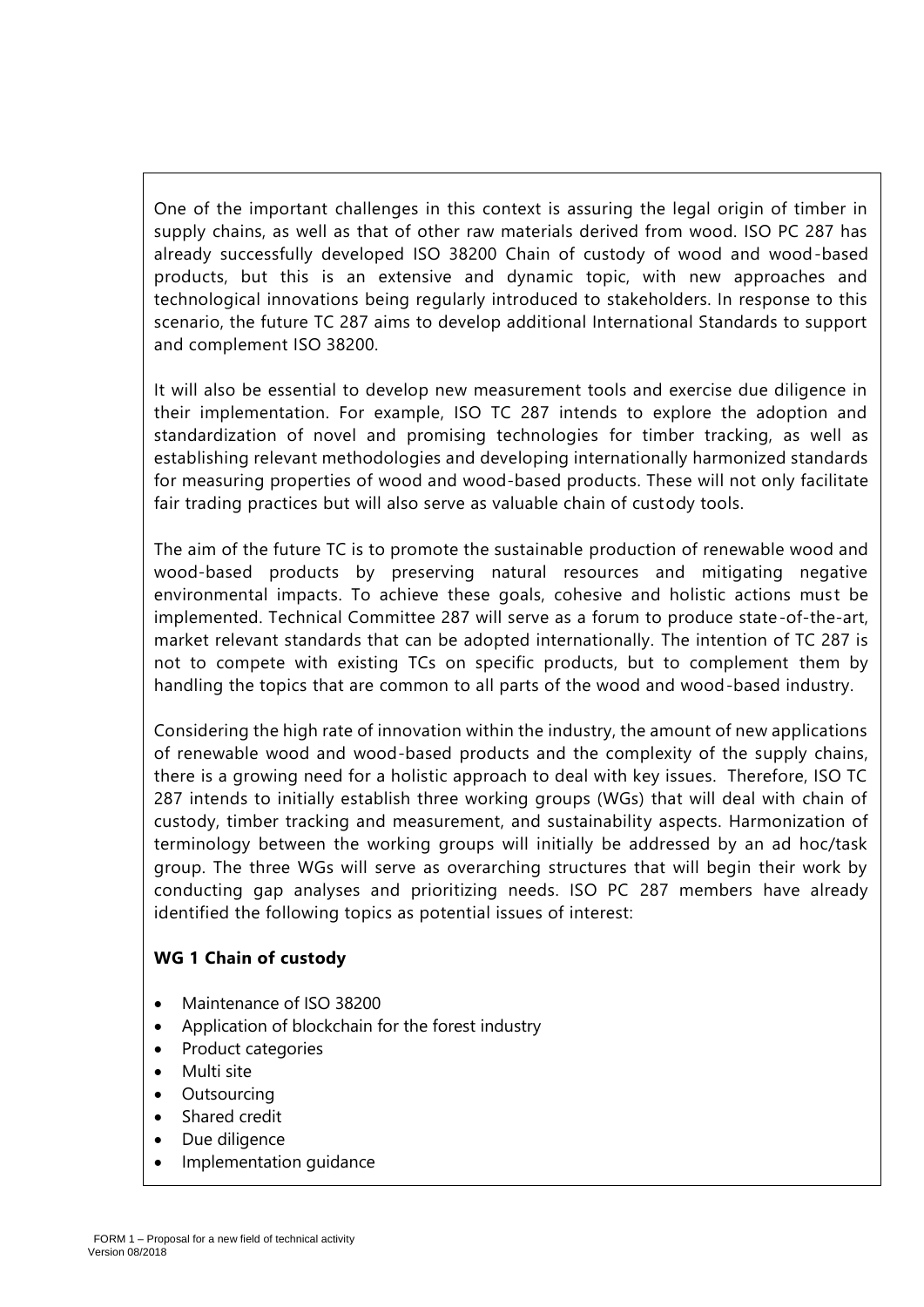## **WG 2 Timber tracking and measurement**

- Genetic tracking
- Barcode tracking
- Moisture content
- Measurement of industry input material (weight, volume)

## **WG 3 Sustainability aspects for the wood and wood-based industries**

Context: a lot of the focus for the industry so far has been on forest management, but there is a need for addressing sustainability from a broader perspective, including the entire supply chain. One of the benefits of this wider perspective will be to help positioning the forest sector at the forefront of sustainable industries. This may include:

- UN 2030 Agenda for Sustainable Development Goals applications for the forest industry
- Renewability
- Recyclability relation with circular economy
- New applications of woody biomass: lignin, nanocellulose and bioproducts
- Wood fibers in textiles
- Additives
- Carbon balance/carbon footprint
- Other LCA related topics

As there is currently no demonstrable industry demand, it is not intended that the new TC should develop, as an international standard, a complete framework for sustainable forest management. However, it is intended that the new TC should bring forward proposals for technical guidance standards that will support the sustainable and renewable production of wood and wood-based products.

#### Context:

This proposal was initially developed by the ISO PC 287 Leadership and subsequently updated by an Ad Hoc Group formally established during the Committee's last plenary meeting and formed by experts from: Canada, China, Denmark, Sweden, United Kingdom, the PC Chair and Secretariat. As part of the consensus building process, the updated proposal was then assessed by the full Membership of PC 287 in a Committee Internal Ballot (CIB). The CIB resulted in an 81% majority approval (13 Yes X 3 No). Attached to this Form are: The Committee resolution approving the initiative to transform ISO PC 287 into ISO TC 287, the CIB results and the collated comments with the replies. All technical comments received in the CIB were put "on hold" and will be dealt with in a parallel process involving the PC Members and Leadership.